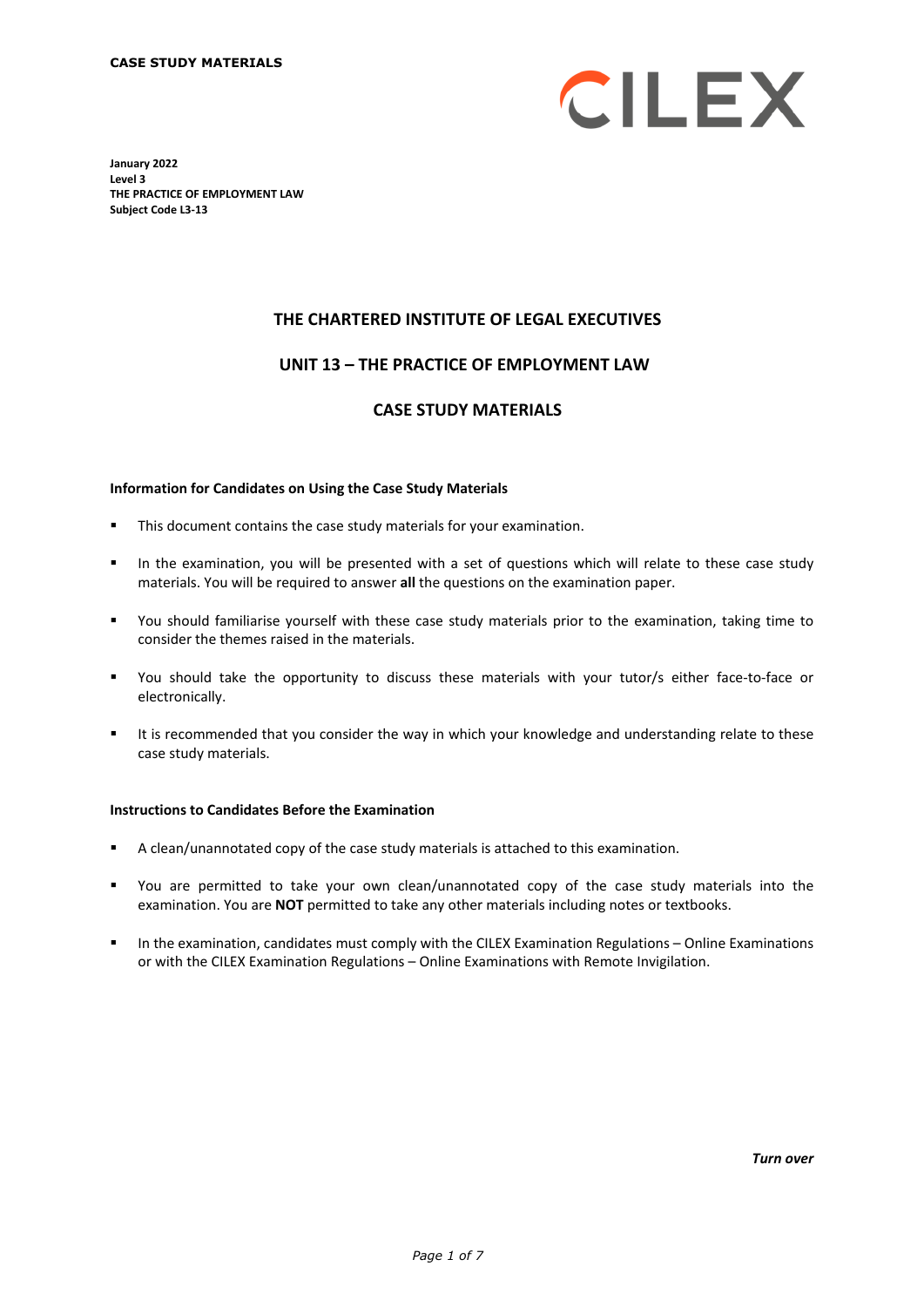## **ADVANCE INSTRUCTIONS TO CANDIDATES**

You are a trainee lawyer at Kempstons, The Manor House, Bedford, MK42 7AB. You work in the employment department and your supervising partner is Renata Dudek.

Renata would like you to continue with your training and, to this end, she has left some files on your desk that she would like you to work on. She has also provided you with a memorandum **[Document 1]**, which sets out further information on the files she has given you:

| Document 1 | Memorandum from Renata Dudek to Trainee Lawyer         |
|------------|--------------------------------------------------------|
| Document 2 | Telephone message concerning Edward Tindle             |
| Document 3 | Attendance Note relating to Phoebe Farmer              |
| Document 4 | Letter from Gemfaze Electronics Ltd to Rodney Simpkins |
| Document 5 | Email from Tina Reed to Renata Dudek                   |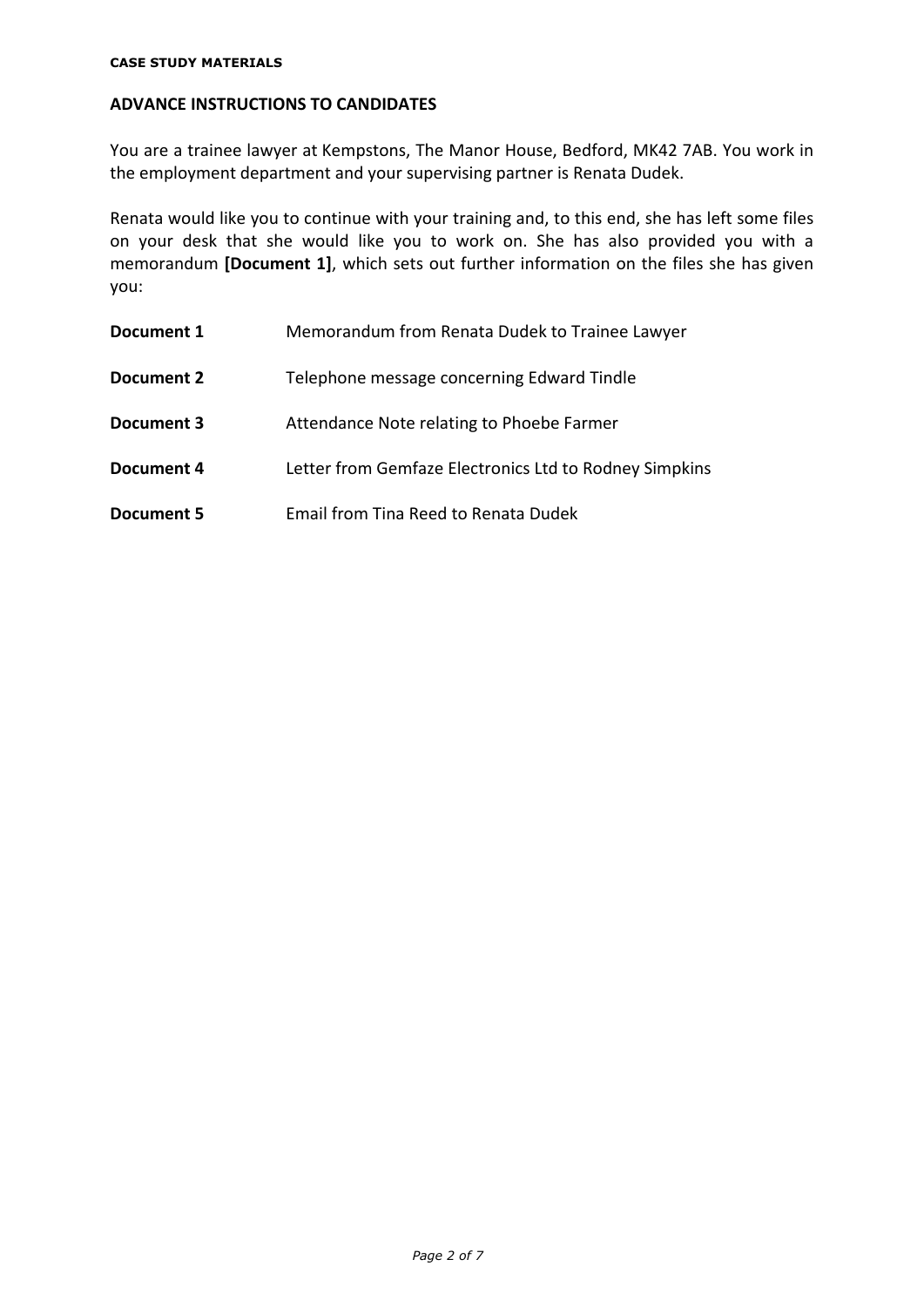#### **MEMORANDUM FROM RENATA DUDEK TO TRAINEE LAWYER**

**To:** Trainee Lawyer **From:** Renata Dudek **Date:** [Today's date]

I have left the relevant files on your desk. Please read through them carefully and ensure that you carry out the required work.

- 1. **Edward Tindle.** Mr Tindle has left a telephone message concerning him being made redundant **[Document 2]**. Please arrange for Mr Tindle to come to the office for a meeting.
- 2. **Phoebe Farmer** (file ref: PF/RD/101/22). You will find on file an attendance note relating to my meeting with Phoebe Farmer **[Document 3]**. Please progress this matter.
- 3. **Rodney Simpkins** (file ref: RS/RD/89/21). Mr Simpkins received a letter from his employer three weeks ago, stating that he had been dismissed **[Document 4]**. He was employed by Gemfaze Electronics Ltd as a sales representative for just over two years. You will see from the file that Mr Simpkins admits that he took items from the warehouse, but only with the permission of the warehouse manager. It was seen as a perk of the job, and he is sure the senior management were aware. Mr Simpkins did not attend the disciplinary meeting as he felt he had done nothing wrong. He has returned the car, phone and laptop to his previous employer. Please progress this case.
- 4. **Billod Adventures Ltd** (file ref: BA/RD/35/21). Tina Reed is the managing director of Billod Adventures Ltd, an established client, who runs an adventure theme park in Medshire, called Medshire Park. The business is undergoing a restructure, with a further site being opened in Kempston (approx. 60 miles from the site in Medshire), to be called Kempston Park. Tina has sent me an email **[Document 5]** containing a number of employment law matters that will need to be addressed. Please ensure that you answer her email promptly.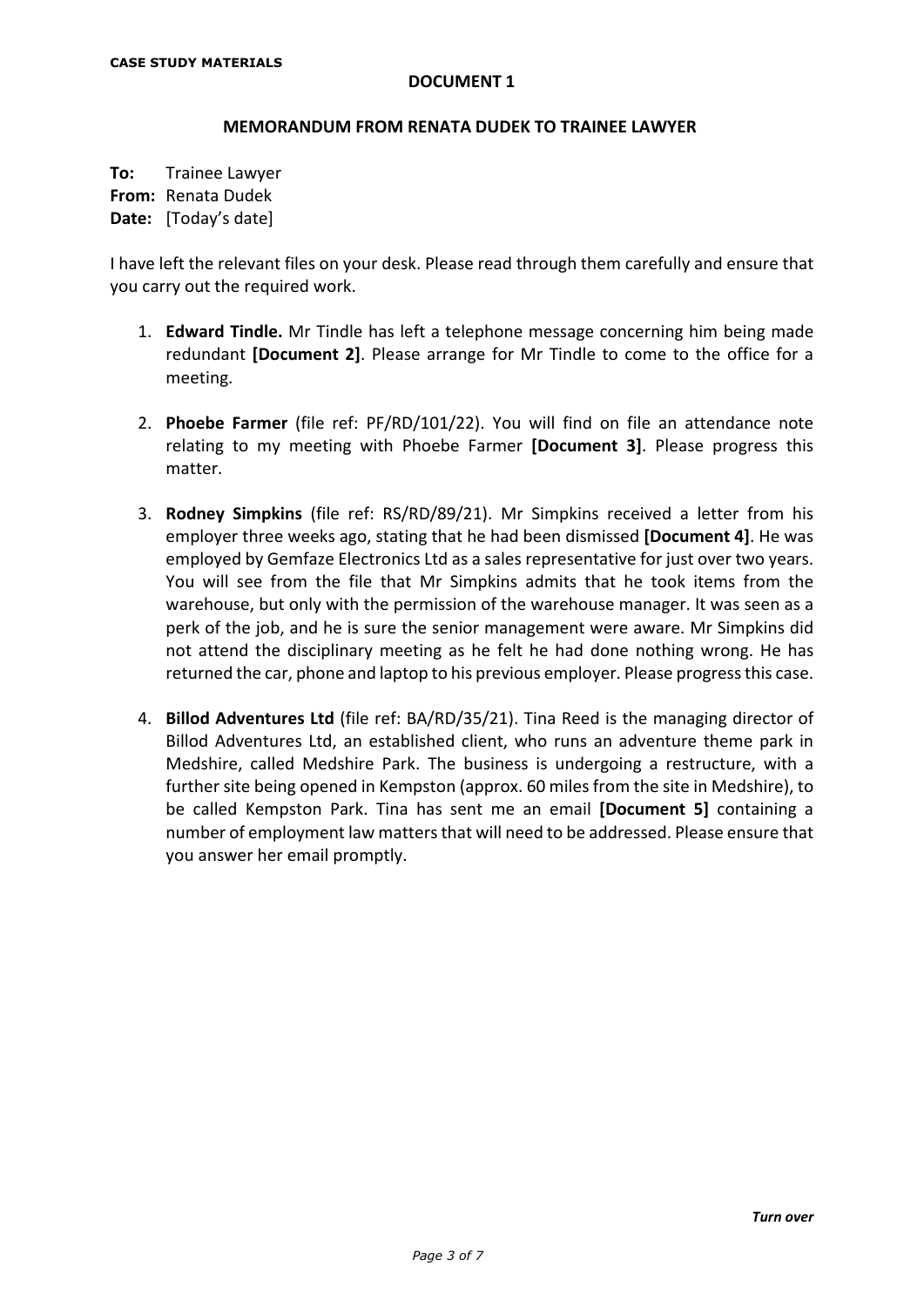#### **TELEPHONE MESSAGE CONCERNING EDWARD TINDLE**

| From:                 | <b>Edward Tindle</b> |
|-----------------------|----------------------|
| For:                  | Renata Dudek         |
| Time/Date:            | 14:06 [Date]         |
| <b>Message Taker:</b> | <b>Felicity King</b> |
| <b>Telephone No.:</b> | 01431 4920845        |

Mr Tindle telephoned seeking advice and representation. He is very distressed, as he has just received a letter from his employer informing him that he is at risk of being made redundant.

He said that there had been talk at the foundry where he works of redundancy, but he thought his position was safe. Having spoken to the other four foundry workers, it appears that they too have received a similar letter.

Mr Tindle has worked for Corton Industry as a foundry worker for the last 12 years and he is 36 years of age. He receives weekly pay of £648.

Informed Mr Tindle that you would call him back and arrange a meeting to discuss.

Please note that Mr Tindle was very concerned about how he would pay for our services if he is to be made redundant. Informed him that funding of any potential claim would be discussed at the initial meeting, for which no charge would be made.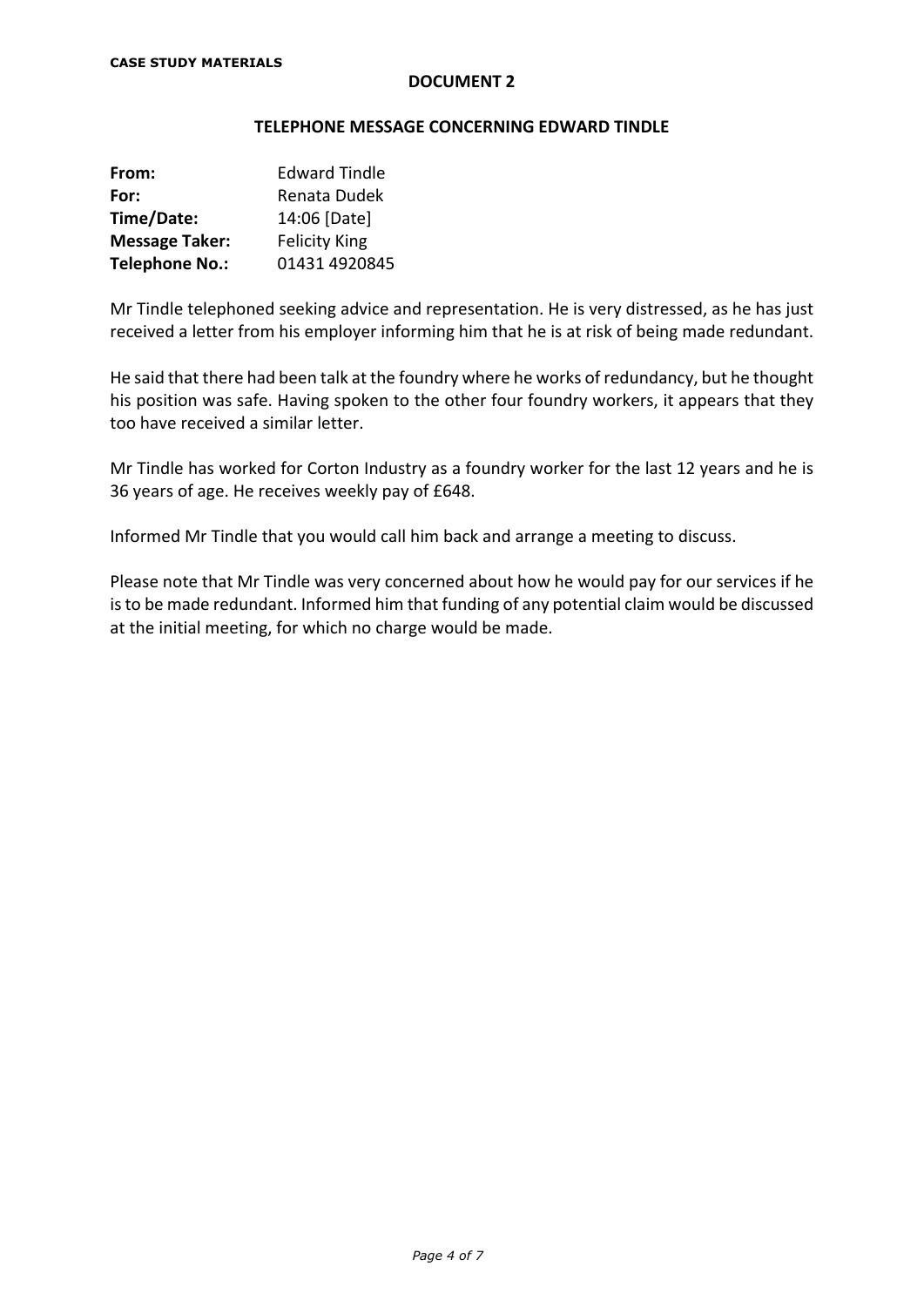#### **ATTENDANCE NOTE RELATING TO PHOEBE FARMER**

| <b>Nature of attendance:</b> | Meeting between Renata Dudek and Phoebe Farmer |
|------------------------------|------------------------------------------------|
| Date of attendance:          | <b>IDatel</b>                                  |
| Time engaged:                | 8 units                                        |

Phoebe Farmer is employed by Time to Dine Ltd, a producer of ready meals, as the assistant manager of the Meal Development Team. She has worked in that role for the last year, having previously worked at a competitor as a developer of ready meals. She was headhunted by the company for the role of assistant manager.

Since Phoebe told Human Resources six months ago that she was pregnant, she has noticed a change in the way in which people at work have treated her. Phoebe was asked to explain how she was treated differently. She said that there was nothing specific but it seemed that other employees talked to her less and she had lunch in the canteen on her own more often.

Last week Phoebe found out that the manager of the Meal Development Team was due to retire. She asked Human Resources about applying for the manager's role. They told her that she could apply, but questioned whether it was a good idea for her to take on extra responsibility in her current 'situation'.

Phoebe was very upset by this, but applied for the role anyway. Last week she received a letter **[not reproduced]**, explaining that she had been unsuccessful in her application. The new manager who was appointed is a female member of the team which Phoebe manages. The new manager does not have the same level of experience as Phoebe.

Phoebe believes that she was the best candidate for the role and that the reason why she was not successful was due to the impending birth of her child.

Phoebe is at present still working for Time to Dine Ltd as an assistant manager, however she is very unhappy that she has been passed over for the role of manager. She is finding it difficult working for someone she was previously managing.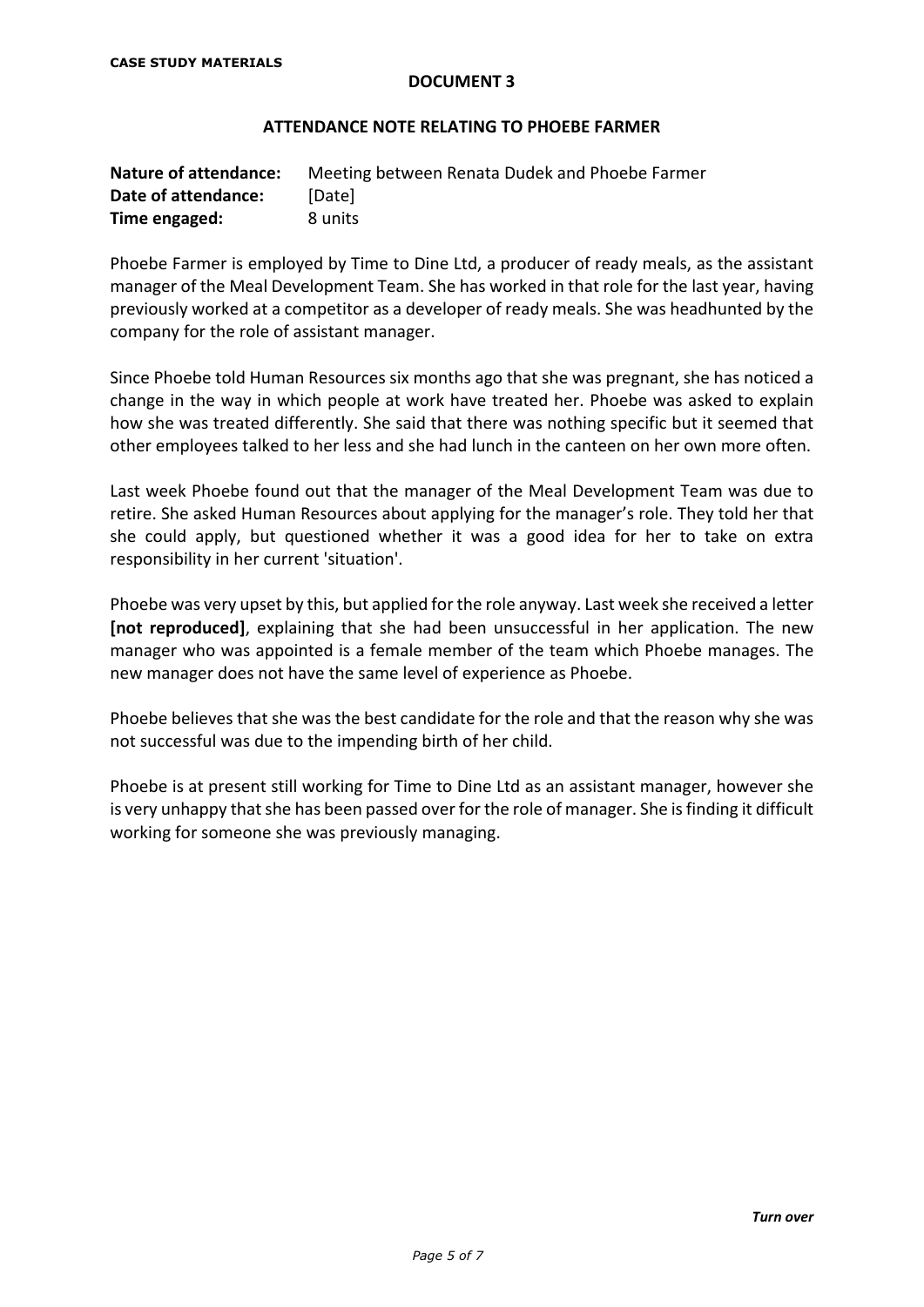## **LETTER FROM GEMFAZE ELECTRONICS LTD TO RODNEY SIMPKINS**

Gemfaze Electronics Ltd 43 St John's Boulevard Kempston MK3 7JB

[Date]

Rodney Simpkins 12 Peters Road Kempston MK2 9QW

Dear Rodney

We have carried out an extensive investigation and concluded that you have taken electronics from our warehouse in Kempston without permission. Last week, we invited you to a disciplinary meeting. You failed to attend the meeting and as a consequence of your actions, we are dismissing you without further notice.

Please ensure that your company car, mobile phone and laptop are returned to our office by no later than this coming Friday. A failure to do so will mean that we will have no alternative other than to contact the police.

Yours sincerely

Honey Gene

Managing Director Gemfaze Electronics Ltd